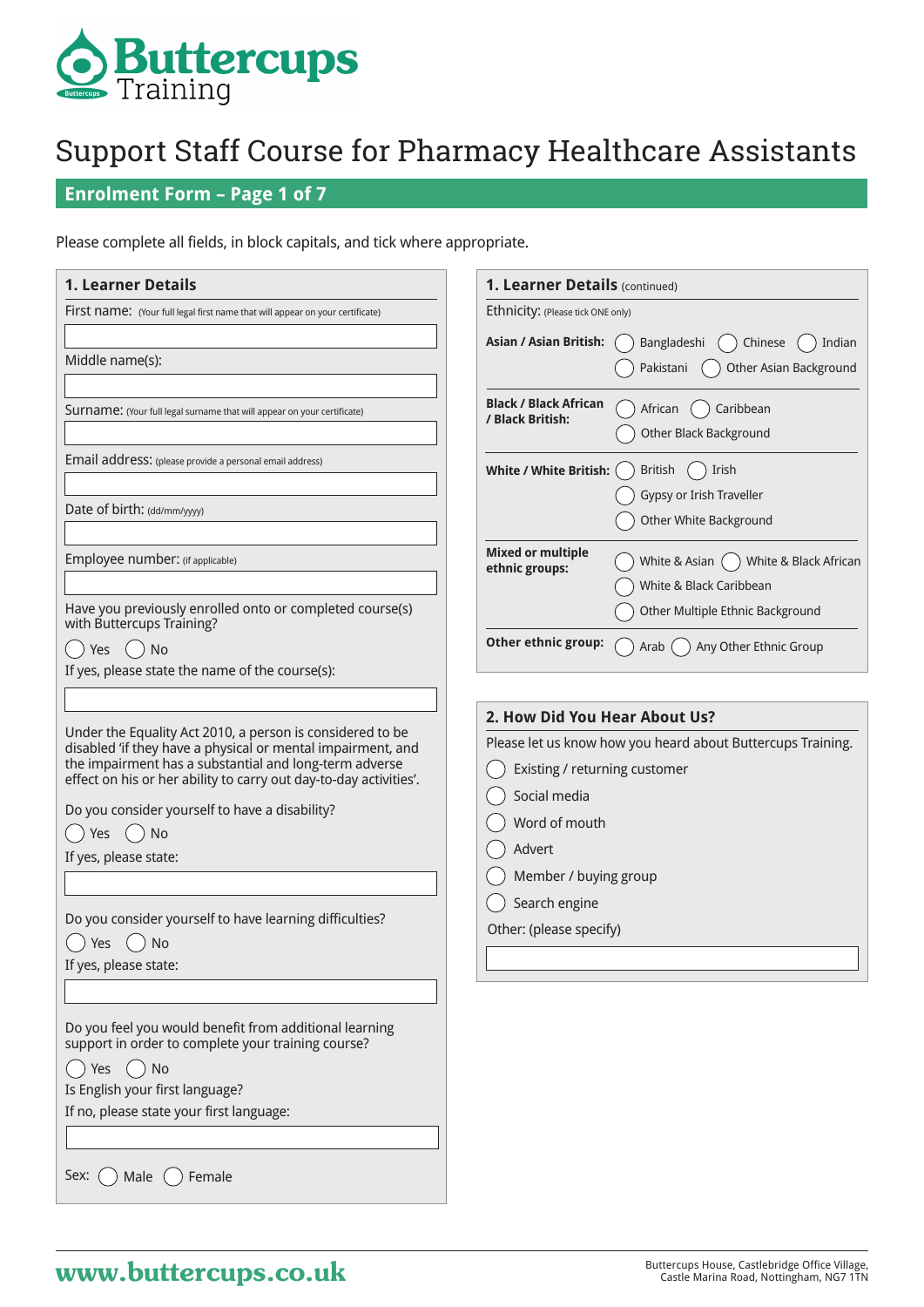

### **Enrolment Form – Page 2 of 7**

| 3. Workplace Details        | 4. Learner Signature                                                      |  |
|-----------------------------|---------------------------------------------------------------------------|--|
| Company name:               | I accept the privacy policy outlined below                                |  |
| Trading as: (if applicable) | I agree to the learner responsibilities set out in this<br>enrolment form |  |
| Company address:            | Signature:                                                                |  |
|                             |                                                                           |  |
|                             |                                                                           |  |
|                             |                                                                           |  |
| Postcode:                   | Date: (dd/mm/yyyy)                                                        |  |
|                             |                                                                           |  |
| Telephone number:           |                                                                           |  |
|                             |                                                                           |  |
| Email address:              |                                                                           |  |
|                             |                                                                           |  |

#### **5 . GDPR statement**

Under UK and European Data Protection legislation, data from which living individuals can be identified are classed as 'personal data'. The handling of personal data has to comply with legal requirements covering such things as the way in which this information is acquired, how it is processed and the extent to which it is disclosed or transferred to others. Buttercups Training needs to store data about you and your course progress. It will be used in accordance with the relevant legislation, including the GDPR 2016 and the Data Protection Act 2018. If you have any questions about the use of the data collected by Buttercups Training, please view our **Privacy Notice** 

**(https://buttercupstraining.co.uk/content/general-data-protection-regulation) or contact GDPR@buttercups.co.uk.**

#### **6. Employer Declaration**

This section should be filled out by an appropriate employer representative, this could be the workplace training supervisor if they have the necessary authority within the organisation.

This course will provide training for the following roles:

- Assist with the provision of a pharmacy service
- Provide advice on non-prescribed medicines and products
- Receive prescriptions
- Assemble prescribed items
- Order, receive, maintain and supply pharmaceutical stock
- Assist in the issuing of prescribed items

This course is completed online with interactive tutorials and assessments. The course will take around 105 hours of guided training time depending on previous experience and ability, with a maximum duration of 12 months. It will require for you to select a workplace training supervisor, available for the duration of the programme, who is either a pharmacy registrant or a GMC registrant in the case of a dispensing practice.

#### **6.1. Workplace suitability**

It is the employer's responsibility to demonstrate that they can provide an appropriate workplace environment for the prospective learners to complete their training. Buttercups Training uses a riskbased approach to check the workplace training site is suitable. Please answer the following details about your workplace site where this learner will be based.

The learner will be able to dispense a range of prescriptions.

 $()$  Yes  $()$  No

In their workplace the learner will be able to participate in stock management.

#### $($   $)$  Yes  $($   $)$  No

In their workplace the learner will be able to receive and issue prescriptions from and to patients or their representatives.

### $\gamma$  Yes  $\gamma$  No



#### ) Yes ( )No

In their workplace, the learner and workplace training supervisor will have access to a computer, tablet or internet connected device that they can utilise in the workplace for their course teaching and assessment, as some assessments require invigilation.

Yes ( ) No

## **WWW.buttercups.co.uk** Buttercups House, Castlebridge Office Village, **WWW.butterCupS.co.uk** Castle Marina Road, Nottingham, NG7 1TN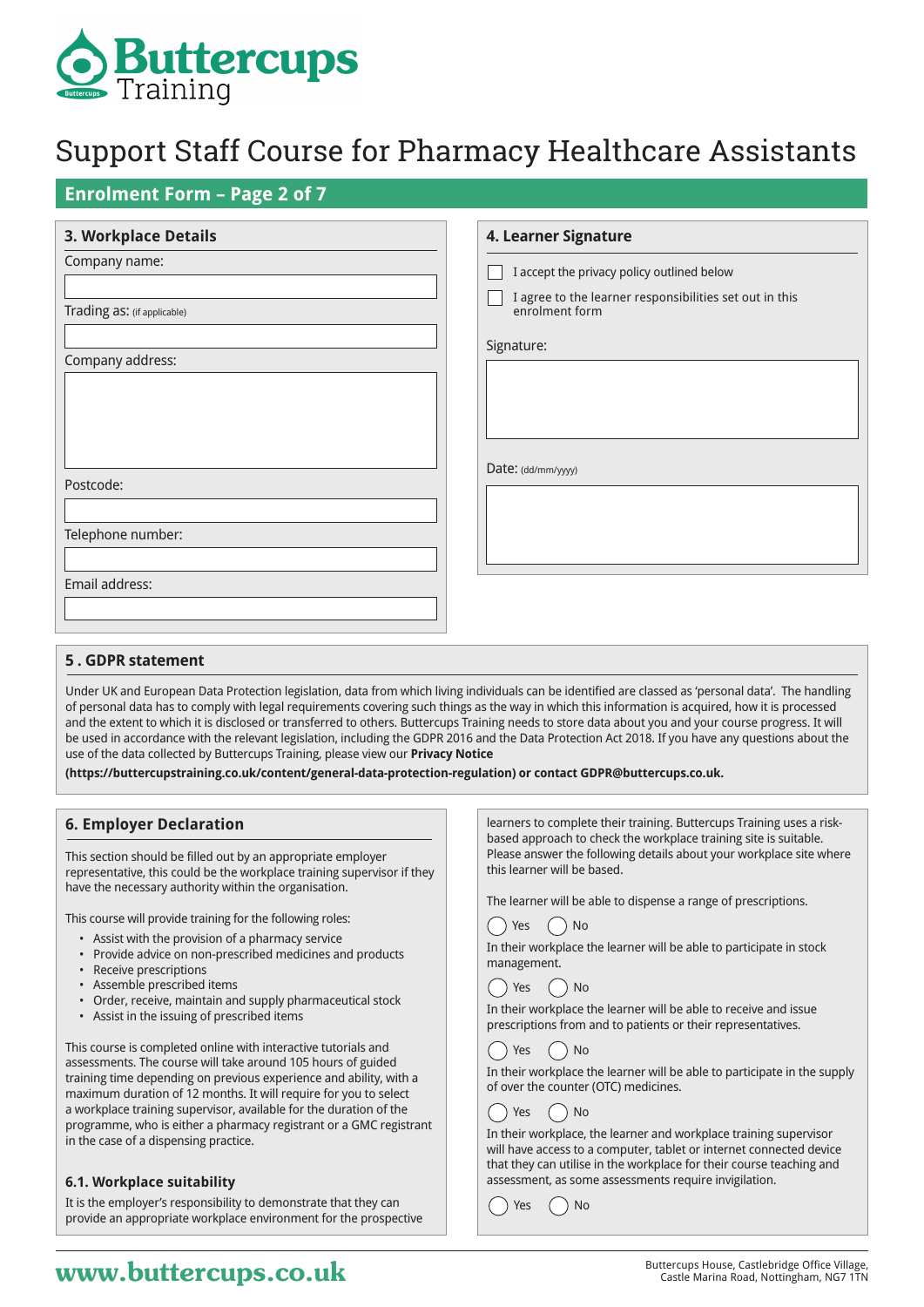

### **Enrolment Form – Page 3 of 7**

#### **6.1. Workplace suitability continued**

Is computer access available without inhibiting the normal day to day operations of the organisation, in a location that is quiet and appropriate for studying?

#### $() Yes () No$

 $\overline{\phantom{a}}$ 

In addition, there are other responsibilities of the employer to ensure the safety of the learner, their workplace and the public while the training is undertaken.

Please tick to confirm the following:

- $\sqrt{ }$ I confirm we have a raising concerns/whistleblowing procedure in place within the workplace
	- I confirm we have a safeguarding policy in place in the workplace which includes lone working

#### **6.2. Employer Complaints Policy**

Buttercups Training takes the investigation and resolution of complaints about our service seriously. We are committed to undertaking a full investigation of any issues in a fair, transparent and objective manner, and will take appropriate action following completion of an investigation into any issues, or the professionalism of any individual. If you are unhappy with the service you have received from Buttercups Training, you are entitled to make a complaint and have it considered. Many issues may be resolved informally during normal discussions with our staff, such as in client meetings, via email communications or phone calls.

For an informal complaint please contact our professional services team on our main phone number **(0115 9374936)**, who will forward your call to the relevant personnel.

A formal complaint should be made in writing in the first instance to the relevant manager below, with the aim of resolving issues as quickly and professionally as possible.

- Apprenticeship issues:
- **Danielle.Perks@buttercups.co.uk**
- Contract & Finance issues: **Lucy.Bate@buttercups.co.uk**
- Teaching and assessment issues: **Manjit.Nahal@buttercups.co.uk**
- Course material issues: **Nick.Marler@buttercups.co.uk**
- Staff issues: **Vanessa.Kingsbury@buttercups.co.uk**

#### **6.3. Company Invoice Address (if different from above)**

Company name:

Trading as: (if applicable)

Company address:

Postcode:

Telephone number:

Email address:

Please provide the name(s) and membership number(s) of any member organisations / buying groups that you are a member of:

#### **6.4. Employer signature**

I agree to the employer responsibilities set out on Page 5 of the enrolment form and I have the authority to approve the nominated learner for enrolment on the course.

Name:

Role:

Contact email:

Signature:

Date: (dd/mm/yyyy)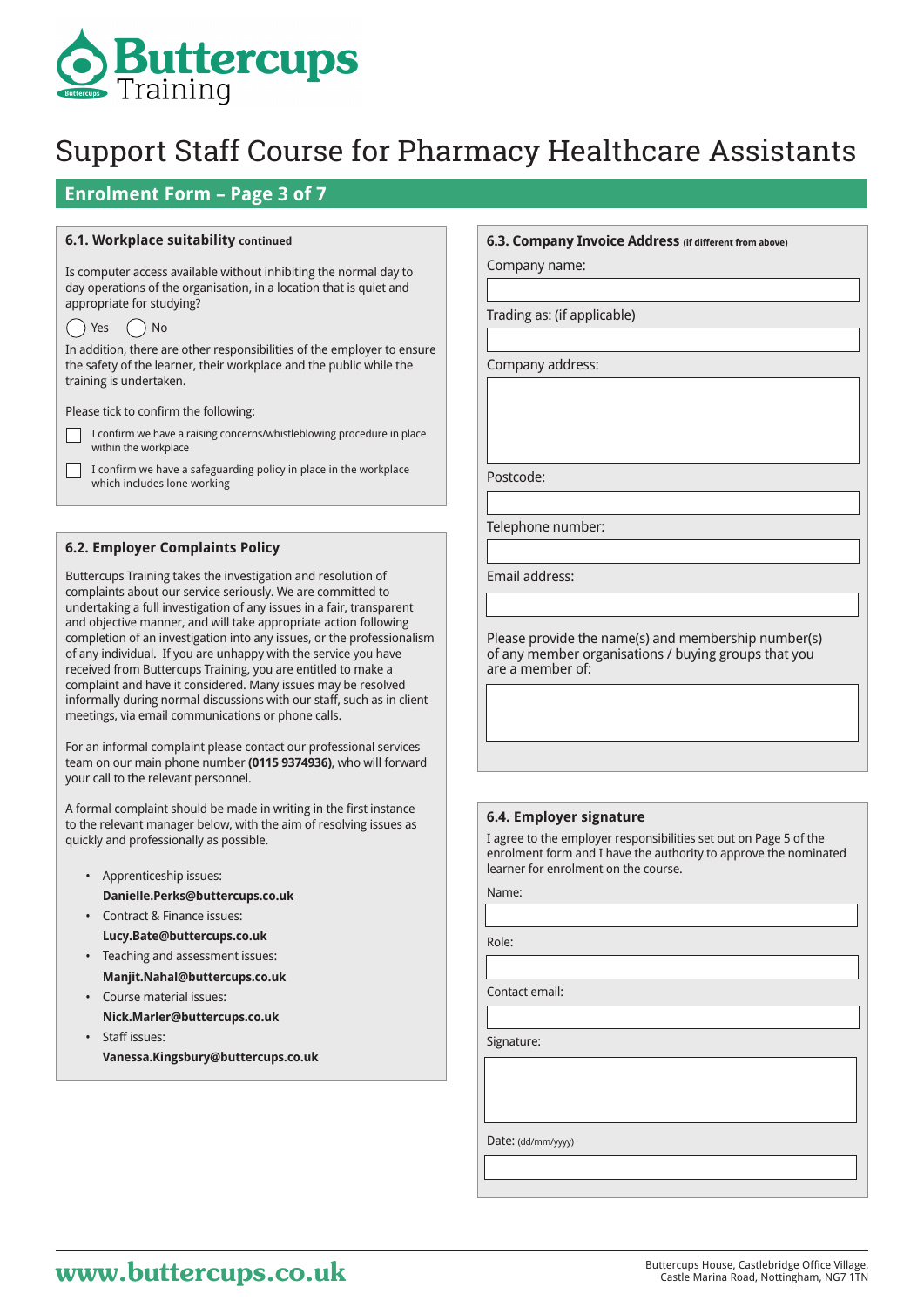

## **Enrolment Form – Page 4 of 7**

| 7. Workplace Training Supervisor Details                                                                                                                                           |
|------------------------------------------------------------------------------------------------------------------------------------------------------------------------------------|
| I agree to act as the workplace training supervisor for this learner and confirm I meet the necessary requirements for this role outlined in this enrolment form.                  |
| I have read and agree to the privacy policy in section 5 of this form                                                                                                              |
| Do you believe you have sufficient time and resources to support the learner to successfully complete their course, without impacting on the safe delivery of patient<br>services? |
| <b>No</b><br>Yes<br>How much protected development time will the learner get each week to complete this course?                                                                    |
| First name(s):                                                                                                                                                                     |
|                                                                                                                                                                                    |
| Surname:                                                                                                                                                                           |
| GPhC / PSNI / GMC registration number:                                                                                                                                             |
| Date of birth: (dd/mm/yyyy)                                                                                                                                                        |
|                                                                                                                                                                                    |
| Email address: (please provide a personal email address)                                                                                                                           |
|                                                                                                                                                                                    |
| Signature:                                                                                                                                                                         |
|                                                                                                                                                                                    |
| Date: (dd/mm/yyyy)                                                                                                                                                                 |
|                                                                                                                                                                                    |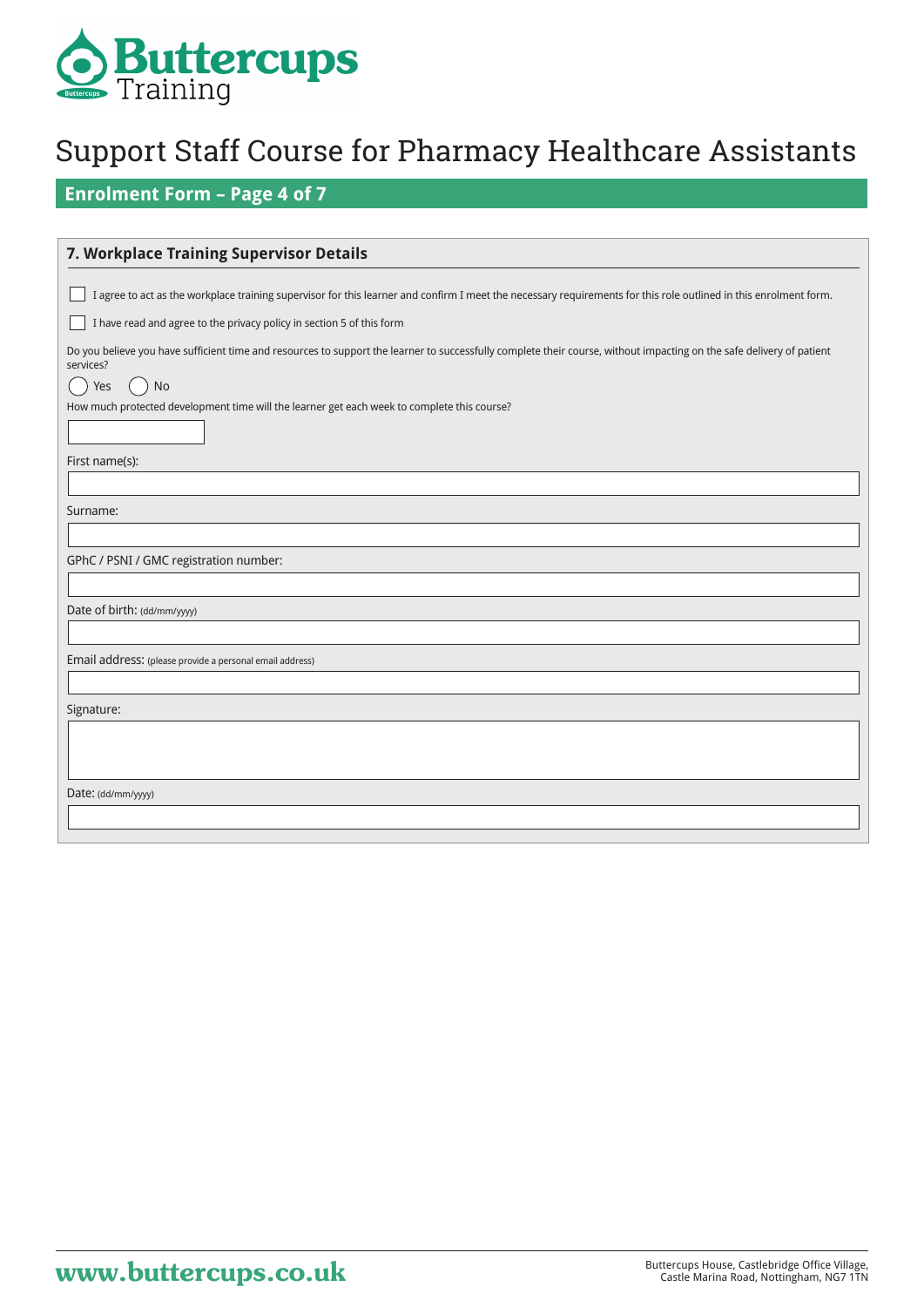

### **Enrolment Form – Page 5 of 7**

## Training Agreement

The delivery of the support staff training course is a partnership between the learner, the workplace training supervisor, the employer and Buttercups Training.

This agreement is between all parties to ensure that everyone understands their roles and responsibilities that you are committing to for the duration of this course.

#### **Employer Role and Responsibilities:**

- Be fully committed to safeguarding and promoting the welfare of the learner.
- Treat the learner fairly and reasonably like the rest of the workforce and not discriminate or act unfairly against the learner.
- Provide the learner with appropriate development time, support and supervision while training.
- Appoint and support the workplace training supervisor to fulfil their role, ensure there is a realistic level of resources for them to be effective in their role.
- Notify Buttercups Training within 4 weeks if their employment is terminated for any reason. If this is due to redundancy then permit the transfer of the course to another workplace if the learner or Buttercups Training are able to arrange one.
- Inform Buttercups Training of any matters or issues arising that will or may affect the learner's learning, development and progression. This includes informing Buttercups Training if the learner has an unauthorised absence from work or leaves their employment.
- Permit a break in learning for the learner, where the circumstances require it.
- Allow Buttercups Training and any quality assurance organisations involved in the delivery of the course, onto the employer premises to carry out assessments and quality checks when required.
- Allow Buttercups Training to send important updates to the learners and workplace training supervisors directly.

#### **Learner Responsibilities:**

- Take responsibility for my course and commit to the successful completion within the required time frame
- Engage positively with learning and feedback.
- Comply with the policies, regulations and procedures of the programme found in the course materials and /or learner handbook and I will contact Buttercups Training if I require a paper copy of the learner handbook .
- Ask for support from my employer or Buttercups Training if I am unsure, or do not understand any aspect of my course or assessment.
- Inform Buttercups Training should I be off work for a period of time (e.g. for sickness or maternity leave) or any other circumstances change.
- Seek help from Buttercups Training if I have concerns around my health, ability or progression on the course.
- Report any issues or concerns regarding my course or the workplace to Buttercups Training if it cannot be resolved via normal workplace procedures.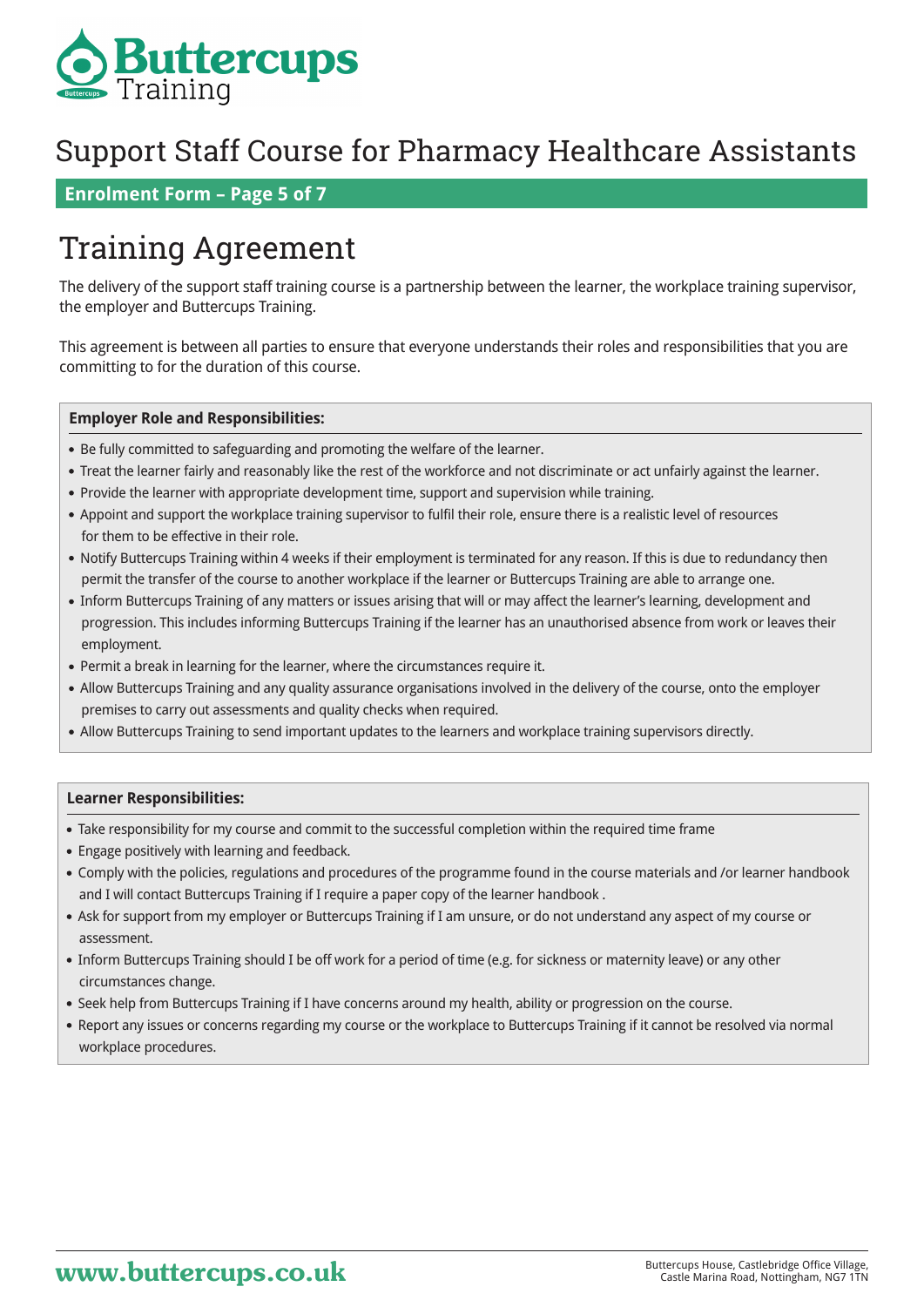

### **Enrolment Form – Page 6 of 7**

#### **Workplace Training Supervisor Role and Responsibilities:**

In order to act as the workplace training supervisor for the learner you must meet the following requirements for the role:

- Be a pharmacy registrant (or in a dispensing practice be a GMC registrant).
- Not have a significant or financially dependent relationship with the learner.
- Regularly work alongside the learner.
- Agree to complete a training course with Buttercups Training
- Act, at all times, as a professional role model.
- Responsibilities:
- Complete an induction with your learner, so they know what is expected of them and when it is expected.
- Facilitate opportunities for your learner to learn.
- Facilitate protected development time so the learner can complete their course in line with the timescales agreed.
- Act as a coach in the workplace, offering constructive feedback and advice throughout their training to aid progression through their training programme.
- Facilitate supervised assessments in the workplace.
- Complete observations or witness testimony assessment of your learners to facilitate the demonstration of practical competency in the workplace.
- Provide feedback to learners on their activity books within 10 working days of them being presented by your learner.
- Submit requested assessments to Buttercups Training via your training course website in a timely manner.
- Liaise with Buttercups Training on your learner's performance when requested.
- Where necessary, report to Buttercups Training if your learner's health (physical or mental) could be causing harm to themselves or others.
- Raise concerns with Buttercups Training if your learner demonstrates unprofessional behaviours or unsafe practice.
- To treat your learner fairly and reasonably, like the rest of the workforce, and not discriminate or act unfairly against your learner.
- Notify Buttercups Training Ltd if you are no longer able to be the training supervisor for your learner.

#### **Buttercups Training Responsibilities:**

Buttercups Training hasthe responsibility to oversee the teaching and assessment of the training programmes with appropriately trained staff, resources and quality assurance measures to meet the outcomes laid down by the GPhC accreditation of the course. Buttercups Training will host and manage the systems for teaching and assessing. In addition, they will provide progress information for the learner and their workplace training supervisor/employer. Buttercups Training will also raise any concerns at the earliest opportunity.

- Ensure that the training meets the requirements set out in the GPhC accreditation for the programme.
- Create agreements with all parties to ensure everyone is aware of their roles and responsibilities.
- Check workplace and training supervisor suitability to support the learner.
- Provide an introduction for learners, explaining the learning programme and facilities available.
- Providing a training course for the workplace training supervisor to ensure they are competent to undertake their role.
- Provide Buttercups tutors to support both learners and workplace training supervisors.
- Provide a range of support for the programmes including additional learning, welfare support and an out of hours helpline.
- Ensure the learner is being given protected development time during the programme by their employer.
- Liaise with relevant parties over any issues that arise during the course, in line with the course policies and procedures.
- Quality assure the course teaching and assessment to continually improve the quality of the programme.
- Treat all learners with fairness.
- Respond to all enquiries in a timely manner.

## **WWW.buttercups.co.uk** Buttercups House, Castlebridge Office Village,